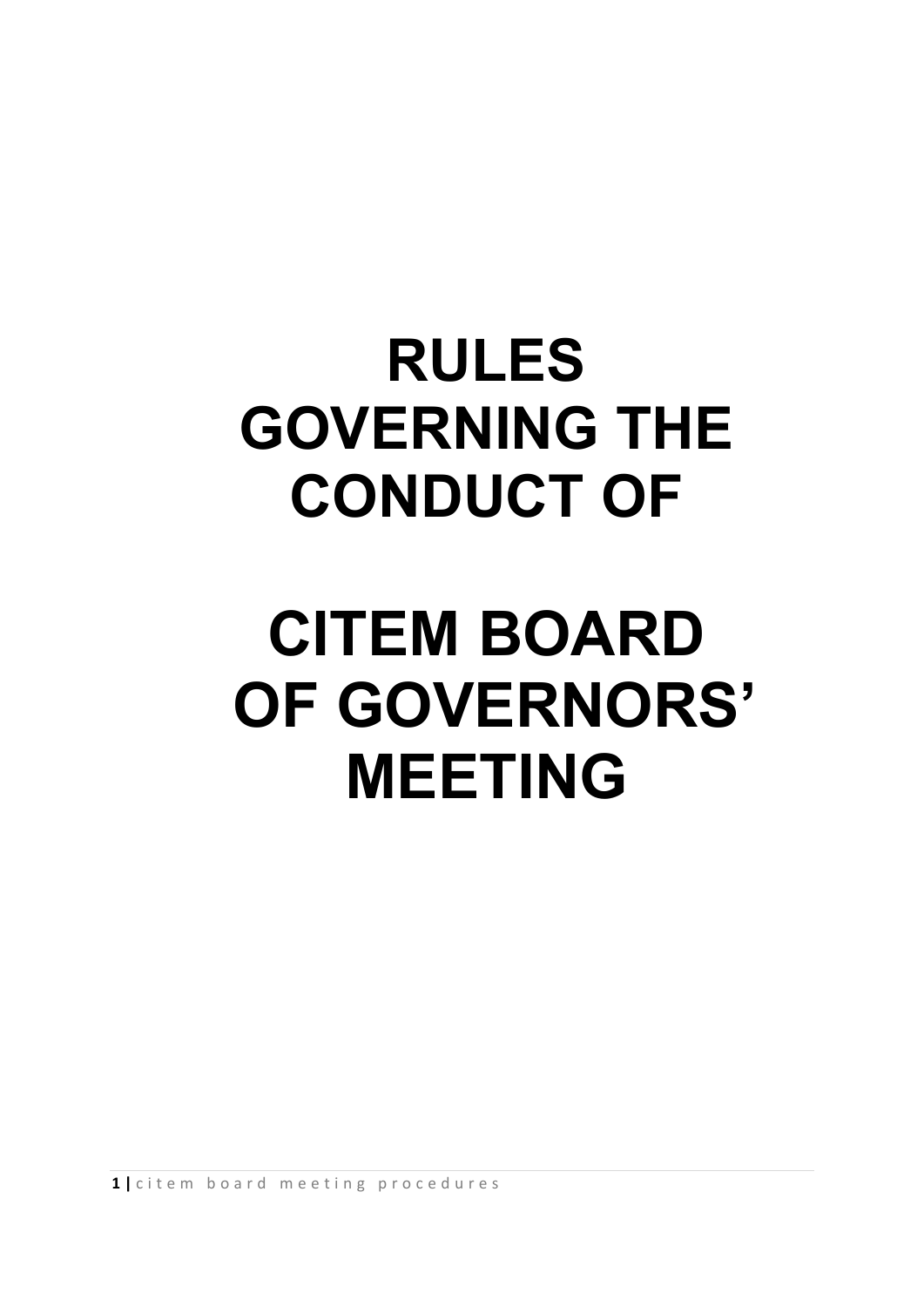# **Table of Contents**

|                                                                            | Page |
|----------------------------------------------------------------------------|------|
| Rules governing the conduct of<br><b>Citem Board Of Governors' meeting</b> | 03   |
| EO 989, Annex A                                                            | 08   |
| EO 7, s. 2010, Annex B                                                     | 10   |
| EO 24, s. 2010 Annex C                                                     | 13   |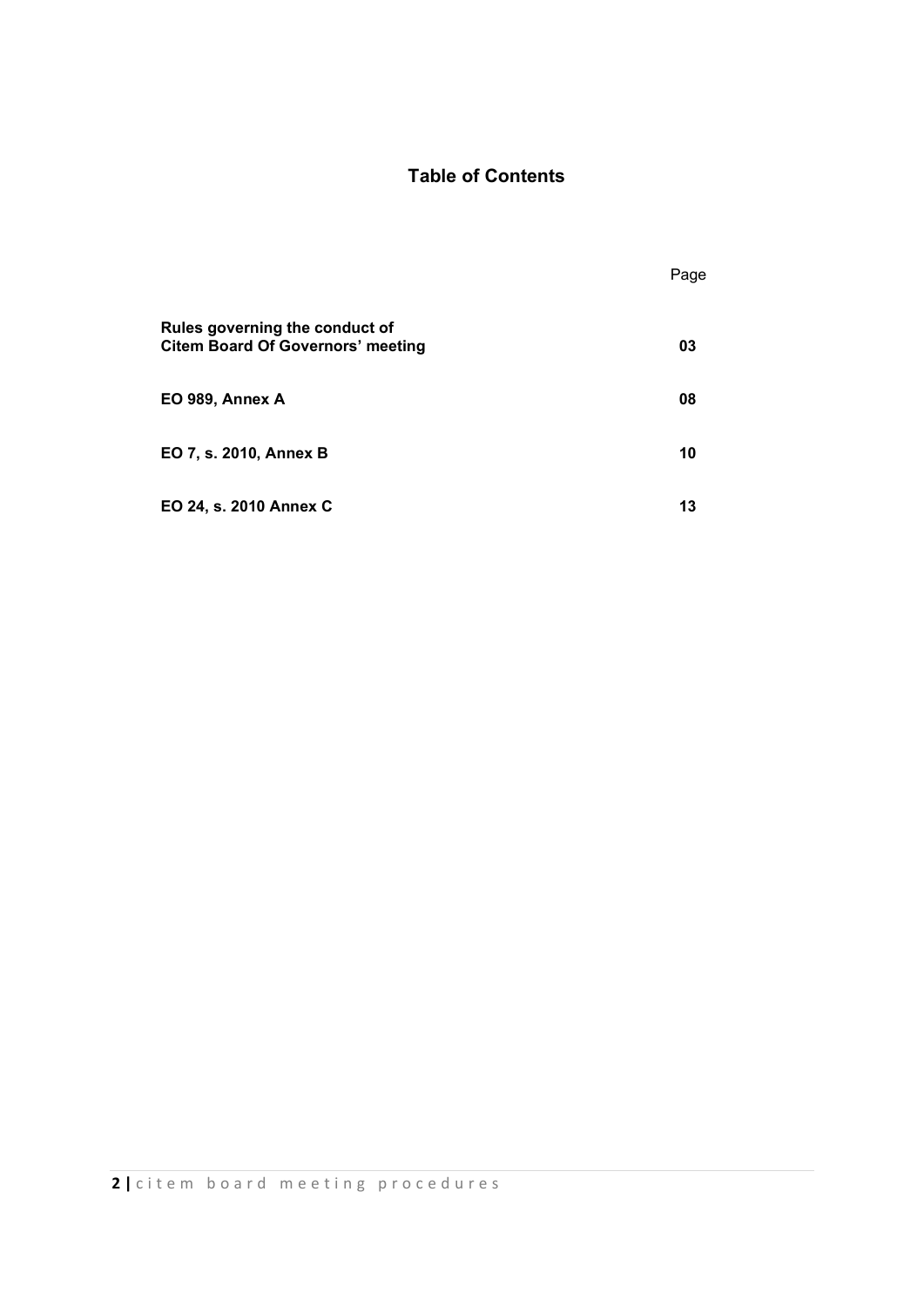# **RULES GOVERNING THE CONDUCT OF CITEM BOARD OF GOVERNORS' MEETING**

#### **Article I - GENERAL OVERVIEW AND DEFINITION**

**Sec. 1**. Pursuant to Sec. 4 of EO 989, the CITEM Board of Governors shall formulate rules and regulations to govern its proceedings and those for the management of the Center.

**Sec. 2. Definition**. For the purpose of this Manual, the following terms shall mean:

- 2.1 CITEM means the Center for International Trade Expositions and Missions, created under EO 989.
- 2.2 Board means the CITEM Board of Governors as specifically enumerated under Sec. 3 of Executive Order 989
- 2.3 Ex-Officio Member refers to any individual who sits or acts as a member of the Board by virtue of one's title to another office, and without further warrant or appointment.<sup>[1](#page-2-0)</sup>
- 2.4 Appointive Member refer to any individual who is not an ex-officio member thereof, and at the same time who is appointed by the President to the CITEM Board<sup>[2](#page-2-1)</sup>
- 2.5 Ex-Officio Alternate means an individual who is officially designated by an Ex-officio Board member to exercise the powers and perform the functions of the latter in the event of his/her absence or incapacity when allowed by law. <sup>[3](#page-2-2)</sup>
- 2.6 EO 989 shall mean Executive Order 989, signed into law on July 27, 1987, a charter which created the Center for International Trade Expositions and Missions.
- 2.7 Quorum means a majority of the number of directors or trustees as specified in Sec. 3 of EO 989 shall constitute a quorum for the transaction of corporate business.
- 2.8 Per diems refer to the compensation granted to members of the Board for actual attendance in meetings.[4](#page-2-3)

<span id="page-2-0"></span> $1$  Sec. 3 (i), RA 10149

<span id="page-2-1"></span><sup>2</sup> Sec. 3 (b) , RA 10149

<span id="page-2-2"></span><sup>3</sup> GCG Memo 2012-08, May 23, 2012

<span id="page-2-3"></span><sup>4</sup> Sec. 3 (s) , RA 10149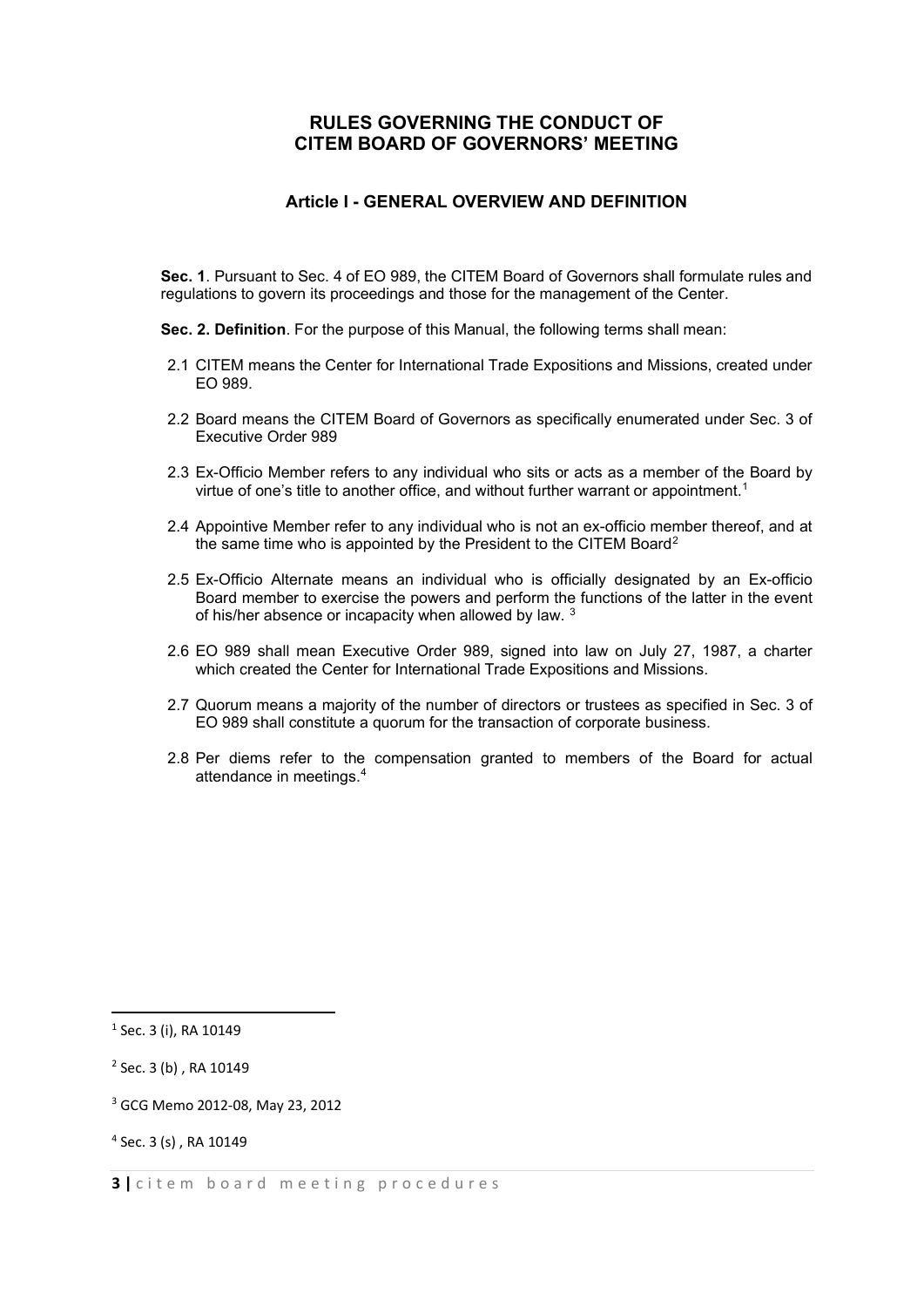## **Article II – CITEM BOARD OF GOVERNORS and ITS ALTERNATES**

**Section 1. Nature and General Powers**. Pursuant to Sec. 4 of EO 989, The Board of Governors shall be the central policy-making body of the PHILIPPINE TRADE EXHIBITION CENTER (now CITEM). It shall formulate rules and regulations to govern its proceedings and those for the management of the Center.

**Section 2. Number and Composition**. The Board of Governors of CITEM is composed of the following:

- 1. The Minister of Human Settlements as Chairman
- 2. The Minister of Trade and Industry (DTI) as Vice Chairman
- 3. The Administrator of the National Food Authority
- 4. The Governor of the Central Bank of the Philippines
- 5. The President of the Philippine National Bank
- 6. The President of the Land Bank of the Philippines
- 7. The President of the General Manager of the Government Service Insurance System
- 8. The Administrator of the Social Security System, and
- 9. A representative from the Private Sector to be appointed by the President of the Philippines.

**Sec. 3. The Board Of Directors** - The corporate powers of CITEM shall be exercised, all business conducted and all property of CITEM is controlled and held by the CITEM Board of Governors.

**Sec. 4. Ex-Officio Alternates** – The ex-officio members of the CITEM Board may designate their respective alternates, through a written notice to the Corporate Secretary or to any of its equivalent officer, who can act on behalf of the Ex-officio member, and his/her acts shall be considered as an act of the latter.

**Sec. 5. Power and Term of the Alternate** - Unless specifically limited in the letter of designation, the duly-designated Alternate may act and vote with the same power and legal effect as that of the Principal Director, and during the entire period that the Principal Director is an Ex Officio Board Member.

**Sec. 6. Alternate Ceases to Act with Authority**- A duly-designated Alternate shall cease to act with the power and legal authority of the Principal Director upon:

- a. The proper revocation of his/her designation by the Principal Director;
- b. The subsequent designation of another Alternate
- c. When the Principal Director has ceased to be a member of the CITEM Board;
- d. Upon death, civil interdiction, or the resignation of the Principal Director from the public service.

**Section 7. Vacancies.** Any vacancy occurring in the Board through death, resignation, retirement from the government service by an ex-officio representative shall be automatically filled in by his/her successor who shall be appointed in the position vacated. Further, the CITEM Board, in case such vacancy occurs, if still constituting a quorum, shall continue to exercise the corporate powers and business of CITEM.

**Sec. 8. Compensation and Per Diems of Ex-officio Members**. Except as otherwise provided by any provision of law, Order or EOs, the Ex-officio Board of Directors or any of its Alternates shall not receive any additional compensation or per diems for their services as such.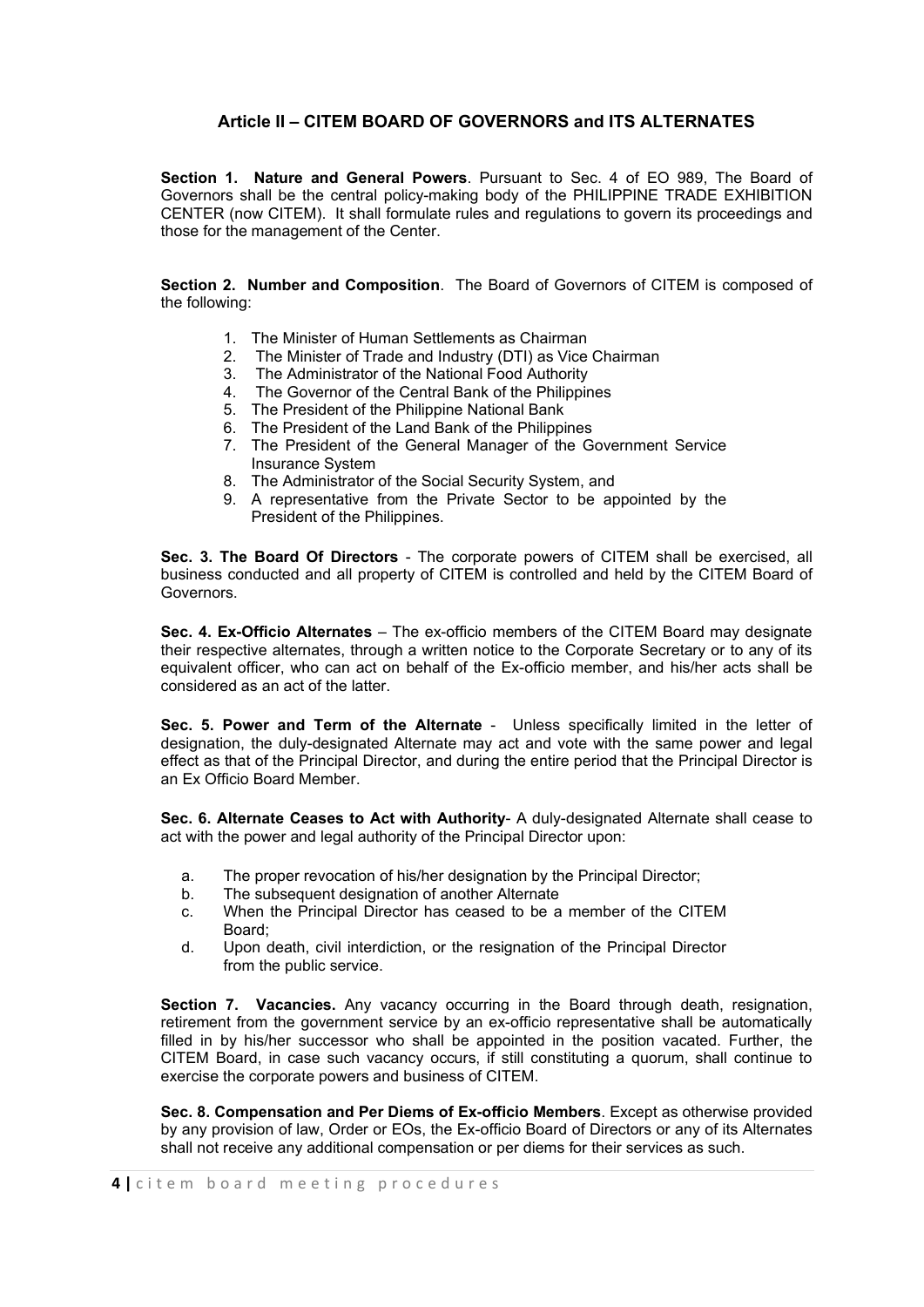# **Article III – CORPORATE BOARD OFFICERS**

**Section 1. Officers.** The Officers of the Board shall be the Chairman, the Vice-Chairman, and the Corporate Secretary.

#### **Section 2. Duties.**

#### **The Chairman shall:**

- a. Shall preside at all meetings of the Board;
- b. Shall exercise general control and supervision of all corporate business between meetings subject to the approval of the Board of Directors;
- c. Shall maintain order and preserve decorum, and call the Board to order
- d. Shall rule when a motion is out of order
- e. May at any meeting expel and exclude any person who creates any disturbance or acts improperly during the Board meeting.
- f. Shall perform such other duties as may be directed by the Board of Directors.

#### **Alternate Chairman shall:**

- a. Assist the Chairman in such areas as the Chairman may from time to time direct.
- b. In the absence of the Chairman or in case of his inability to act, the Alternate Chairman shall assume the duties of the Chairman.
- c. In the absence of both the Chairman and the Alternate Chairman, or the inability of both to act, the Board shall elect among themselves, if still constituting a quorum to preside the meeting.

#### **Corporate Secretary**.

a. The Corporate Secretary shall give notices, record and preserve the minutes of the meetings of the Board of Directors.

## **Article IV – BOARD MEETINGS**

**Sec. 1.** The meetings of the Board shall be held in public, except when a majority of the members of the Board, or upon request of the CITEM Management are in the opinion that the meeting or part of the meeting in private. For the purpose of considering any such matter in private, the Board may, by motion, exclude any person from the meeting.

**Sec. 2. Board Room Seating**. The CITEM Board seating shall be reserved for the members of the Board, the Corporate Board Officers and for CITEM key officials.

**Sec. 3 Regular Meetings**. The regular meeting of the members of the Board 4x/ year ( quarterly), shall be held at a time and place designated by the Board of Directors.

**Sec. 4. Special Meetings**. Special meetings of the members of the Board may be held on any day when called by the Chairman of the Board of Governors or upon request by the CITEM Management. Calls for special meetings shall specify the purpose or purposes thereof, and no business shall be considered at any such meeting other than that specified in the call therefore.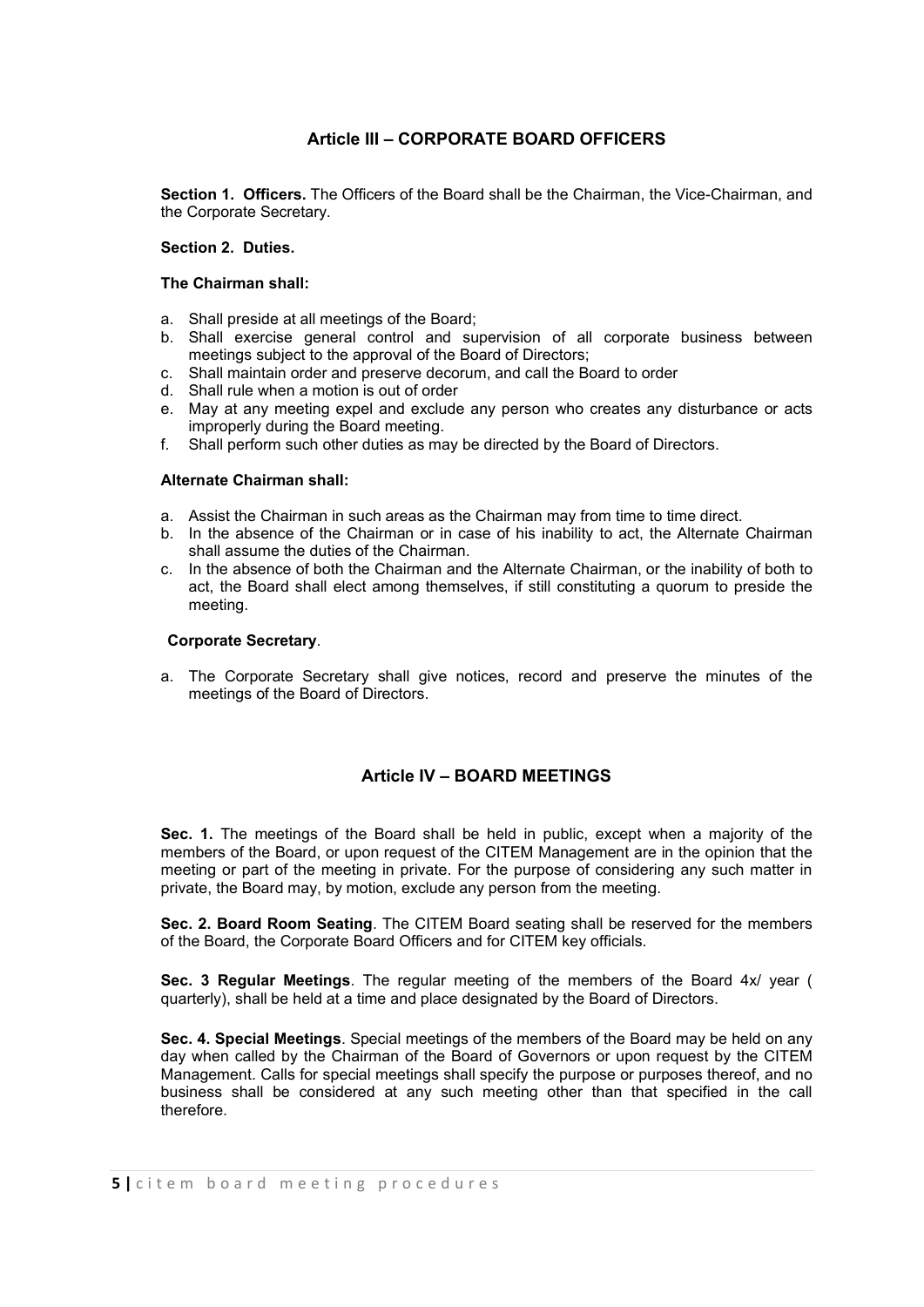**Section 5. Place of Meetings**. Regular and Special meetings of the members of the Board may be held at any place as may be designated in the notice of said meeting.

#### **Section 6. Notice of Meeting and Waiver of Notice.**

(a) **Notice.** Written notice of the time and place, and in case of a regular meeting the purpose or purposes for which the meeting is called, shall be given to each member by the Corporate Secretary or designate no less than seven (7) days before the date fixed for the meeting. Such notices shall be mailed to each member, postage prepaid, at its address as it appears upon the records of CITEM , and notice shall have been so mailed.

(b) That Board Paper materials ( hard or soft copy ) shall be sent to the respective offices of the Board members, at least 3 days before the actual date of the meeting.

(c) **Waiver.** Notice of any meeting may be waived in writing by any member either before or after any meeting of members or by attendance at such meeting.

**Section 7. Voting.** A Board Director or its alternate in attendance and voting shall be entitled to cast one vote on each proposal submitted to such meeting.

**Sec. 8. Attendance or Vote by Proxy** - Except in case of designation as an Alternate, a Director cannot attend or vote by proxy at board meetings.

**Sec. 9. Quorum** – At any regular or special meeting of the members of the Board, a quorum constitutes majority of the number of Board of Directors as provided in Sec. 3 of EO 989 for the transaction of corporate business, and every decision of at least majority of the Directors present at a meeting at which there is a quorum shall be valid as a corporate act.

## **ARTICLE V- CONDUCT OF BOARD MEETINGS**

#### **Sec. 1. Call to order and welcome**

- a. As soon as there is a quorum present, the Chairman or the Alternate Chairman shall the take the chair and call the meeting to order
- b. The Chairman or the Alternate Chairman shall make general welcome comments to the members of the Board, to the CITEM management and to all those present in the meeting.

**Sec. 2.** When a member of the Board wishes to speak at a Board of Governor's meeting ,the member shall obtain approval of the Chair before doing so.

#### **Sec. 3. Lack or want of Quorum**

- a. If no quorum exists after the time appointed for a meeting, the Board shall stand adjourned until the next applicable regular meeting.
- b. If a meeting is not convened due to the lack of quorum, the Corporate Secretary or designate shall indicate as such in the Minutes the names of the Board members of those present.
- c. When the Board is unable to meet for want or lack of a quorum, the Agenda delivered for that meeting shall be considered at the next schedule meeting prior to the consideration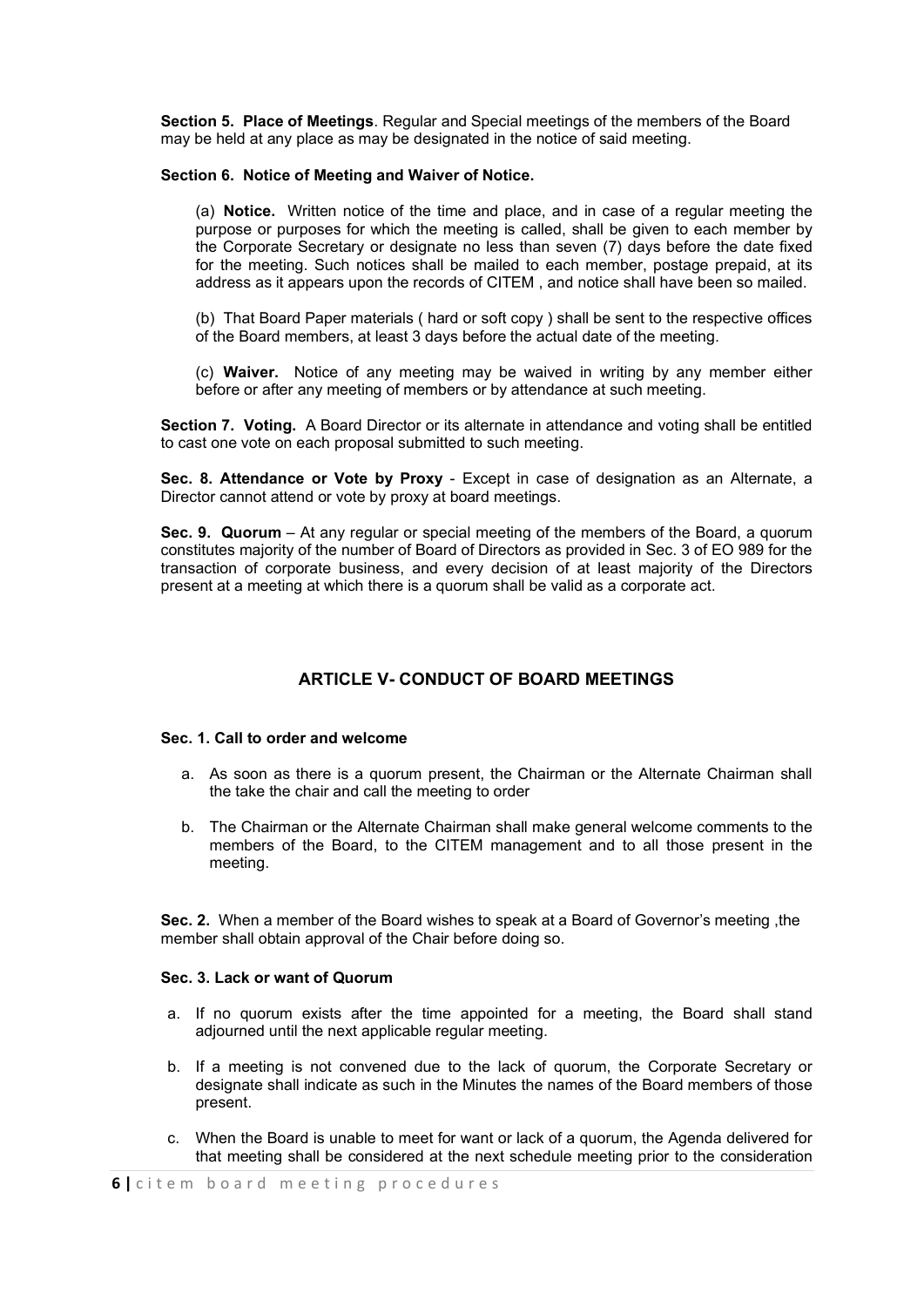of the Agenda for the subsequent meeting, or it shall be the agenda for a special meeting called for that purpose.

#### **Sec. 4. Consideration / Approval of Agenda.-**

- a. Prior to the discussion in a meeting, the Chairman or the Corporate secretary may outline the agenda. After such, the Chairman or the Alternate chairman make any recommendations respecting and adopting the agenda.
- b. At his pleasure, he may request recommendations for urgent additions, deletions, or amendments from the Corporate Board Secretary or designate; entertains any inquiries and conducts any necessary discussion concerning the Agenda; then entertain a motion to approve the Agenda as submitted or amended.

## **ARTICLE VI. CORPORATE RECORDS OF MEETINGS**

**Sec. 1 . Minutes of the Meeting**. The CITEM Board meetings, whether regular or special, shall be kept and must be entered. Minutes are simply a record of proceedings, particularly of resolutions and matters discussed.

#### **Sec. 2. Minutes for each Board meeting shall include:**

- 1. The Kind of Meeting : (regular, special, or committee)
- 2. The name of the Meeting
- 3. The date, time, and place of the meeting
- 4. Members in attendance, as well as those who are absent
- 5. Notice of motions and their disposition;
- 6. Points of order and appeals, whether sustained or lost, together with the reasons given by the Presiding Officer for his or her ruling;
- 7. The hour of adjournment

**Sec. 3.** The Corporate Secretary, or the Assistant corporate secretary, in his absence, shall prepare the Minutes of CITEM Board of Governors' meeting and such minutes shall be considered for adoption and approval at a subsequent meeting of the Board.

**Sec. 4** The minutes shall contain a record of decisions and motions made at a meeting, along with a summary of Board Deliberations and discussions.

**Sec. 5.** The corporate secretary shall make an audio record of all meetings of the CITEM Board and, if any Board member questions the accuracy of any portion of the minutes of a previous meeting, the audio meeting shall be used to decide the question.

**Sec. 6.** All reports and documents submitted to the CITEM Board shall be retained in the corporate records of the Board.

## **Article VII- SEPARATION CLAUSE**

If any provision of this manual is declared invalid, inconsistent or in conflict with any laws, orders or circulars, the other provisions unaffected shall remain valid and subsisting.

## **Article VIII – EFFECTIVITY**

This manual shall take effect immediately upon approval of the CITEM Board of Governors.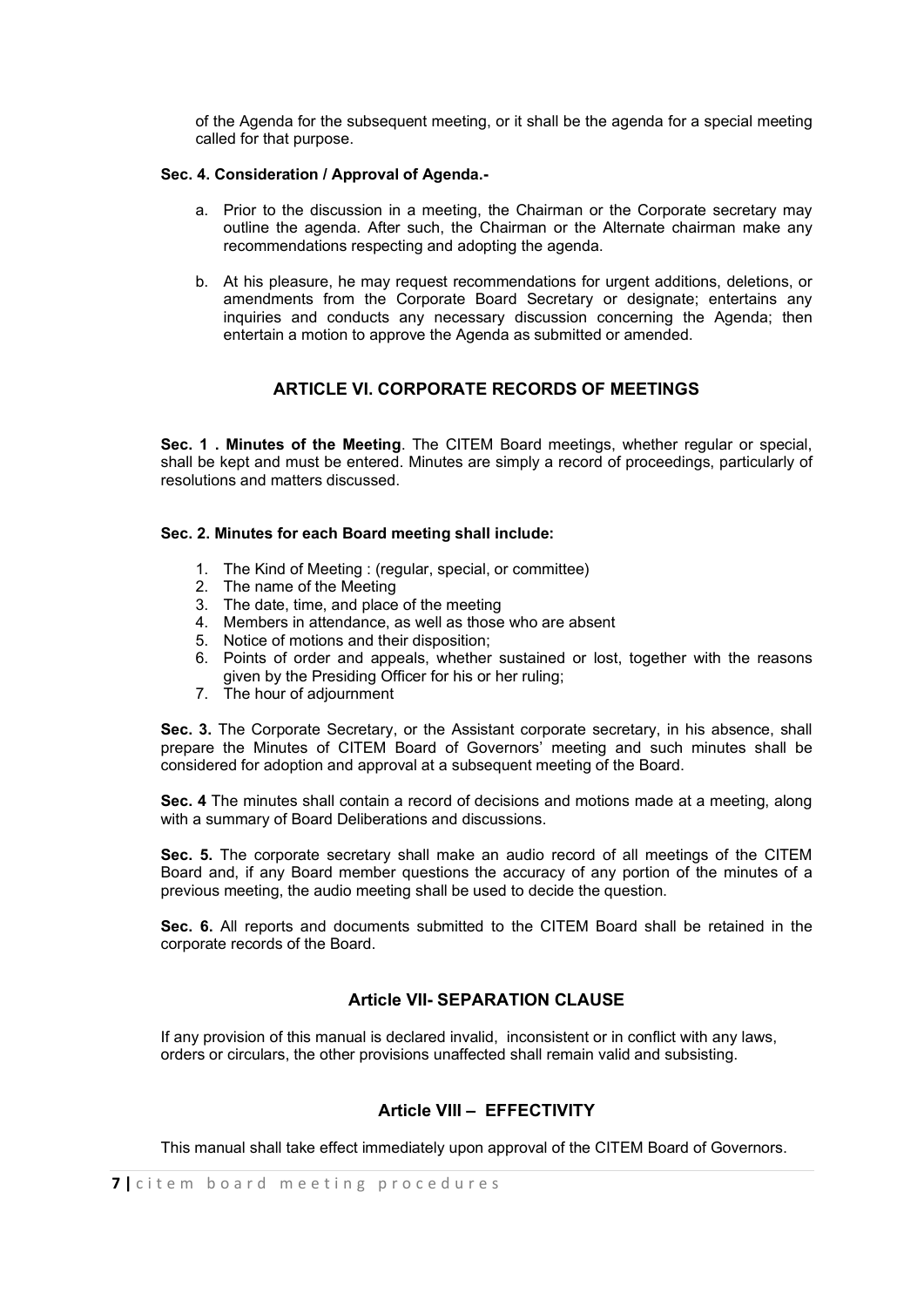Done in CITEM, Pasay City Philippines, this 5<sup>th</sup> day of July, 2012.

#### **ANNEX "A"**

EXECUTIVE ORDER NO. 989 October 10, 1984

FURTHER STRENGTHENING THE EXPORT PROMOTION PROGRAM THROUGH THE INSTITUTIONALIZATION OF PHILIPPINE TRADE EXHIBITION CENTER

WHEREAS, primary considerations in the development of the Philippine economy are the upgrading of the quality and increasing domestic and international trade in Philippine manufactured products; and

WHEREAS, the Ministry of Trade and Industry is implementing programs for the improvement of the quality of locally manufactured products through raw material sourcing, technical assistance rendered by product specialist consultancies, marketing research, as well as generating foreign exchange income by increasing trade locally made goods in both domestic and international markets; and

WHEREAS, the National Food Authority presently operates the Philippine Trade Exhibits, with facilities especially equipped for the holding of trade exhibitions for Philippine manufactured goods; and WHEREAS, the close coordination of the activities of the Ministry of Trade and Industry and the National Food Authority in projects designed for research, development and marketing of locally manufactured goods, especially in the exhibition of these products to the general public is best attained through the institutionalization of Philippine trade exhibits; and

WHEREAS, the Development Bank of the Philippines, Central Bank, Land Bank, Philippines National Bank and the Government Service Insurance System have provided valuable contributions to the Philippine Trade Exhibits, the programs implemented for the development or trade in locally manufactured products; and

WHEREAS, the Center for International Trade Expositions and Missions Inc., an agency of the Ministry of Trade and Industries is changed with the implementation of the Ministry's programs above-described, more specifically by conducting domestic and international trade expositions selling missions, market encounters and similar such activities and that said corporation has specially qualified personnel for the implementation for such projects; and

WHEREAS, the use of the corporate vehicle is an efficient and effective mode for the implementation of the government's broad and extensive policies and projects for the development of locally manufactured goods and the increase in domestic and international trade thereof; and

WHEREAS, the institutionalization of Philippine Trade Exhibit through the formation of a corporation dedicated to the implementation of the foregoing government polices and program will achieve the expeditious and cost effective implementation of the policies and programs;

NOW, THEREFORE, I, FERDINAND E. MARCOS, President of the Republic of the Philippines, by virtue of the powers vested in me by the Constitution, do hereby order and ordain;

Sec. 1. There is hereby create a PHILIPPINE TRADE EXHIBITION CENTER, which shall institutionalize the holding of trade exhibits for the promotion of locally manufactured products and implement projects designed to upgrade the quality of such products to international standards, coordinate raw material sourcing, develop markets therefor and provide assistance to Philippine manufacturers in general.

Sec. 2. Existing facilities of the Philippine Trade Exhibits located at Roxas Boulevard, Pasay City, Metro Manila, are hereby transferred to, and shall be the capital/equity contribution of the National Food Authority; the land-site of the Philippine Trade Center is hereby transferred to, and shall be part of the capital of the PHILIPPINE TRADE EXHIBITION CENTER, in consideration for which the government agencies in whose name the land-site is registered shall receive, as the other capital contributors, corresponding shares of stock.

However, no obligation pertaining to the land-site and facilities transferred by virtue of this provision shall accrue to or become the liability of the PHILIPPINE TRADE EXHIBITION CENTER.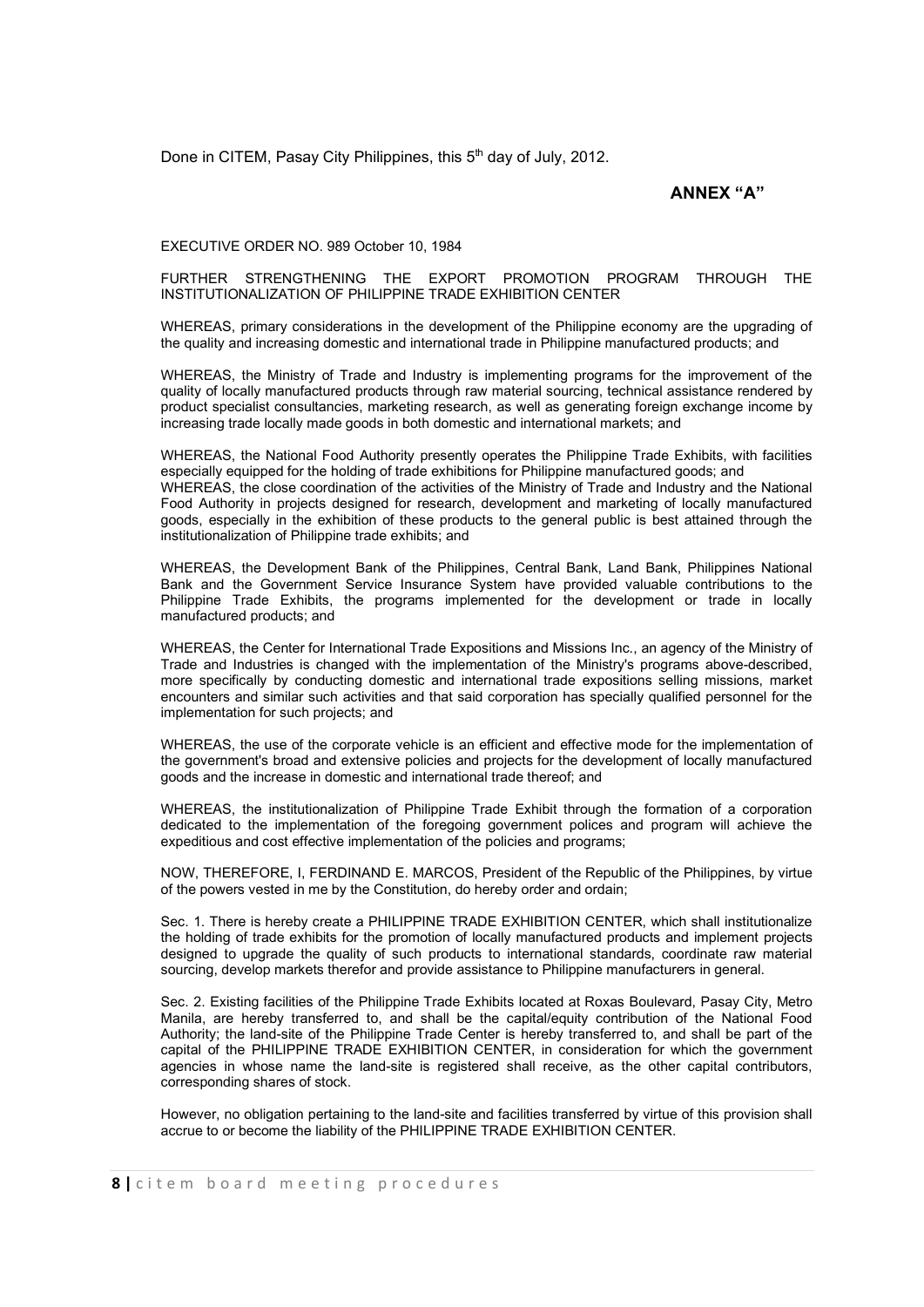The Ministry of Trade and Industry shall provide the initial operating capital to the PHILIPPINE TRADE EXHIBITION CENTER. For this purpose, the sum of SIXTEEN MILLION PESOS (P16,000,000.00) from the Garments and Textile Export Board's Special Account No. 151 is hereby transferred to the Center as a reimbursible advance fund construction, facility improvements and acquisition of equipment and the Budget Minister is directed to effect is immediate release.

The capitalization of the Center shall be determined by its Board of Governors.

Sec. 3. The Board of Governors of the PHILIPPINE TRADE EXHIBITION CENTER shall be composed of the following:

- 1) The Minister of Human Settlements as Chairman
- 2) The Minister of Trade and Industry as Vice Chairman.
- 3) The Administrator of the National Food Authority.
- 4) The Governor of the Central Bank of the Philippines.
- 5) The President of the Philippine National Bank.
- 6) The President of the Land Bank of the Philippines. 7) The President of the General Manager of the Government Service Insurance System.
- 8) The Administrator of the Social Security System, and
- 9) A representative from the Private Sector to be appointed by the President of the Philippines.

Sec. 4. The Board of Governors shall be the central policy-making body of the PHILIPPINE TRADE EXHIBITION CENTER. It shall formulate such rules and regulations to government its proceedings and those for the management of the Center.

Sec. 5. The PHILIPPINE TRADE EXHIBITION CENTER shall be a corporate entity owned by the Philippine Government, attached to the Ministry of Trade and Industry.

Sec. 6. Trade Center for International Trade Expositions and Missions, Inc. (CITEM), an agency of the Ministry of Trade and Industry, shall undertake the day-to-day management and operations of the Center.

Sec. 7. This Executive Order shall take effect immediately.

DONE in the City of Manila this 10th day of October, in the year of Our Lord, nineteen hundred and eighty-four.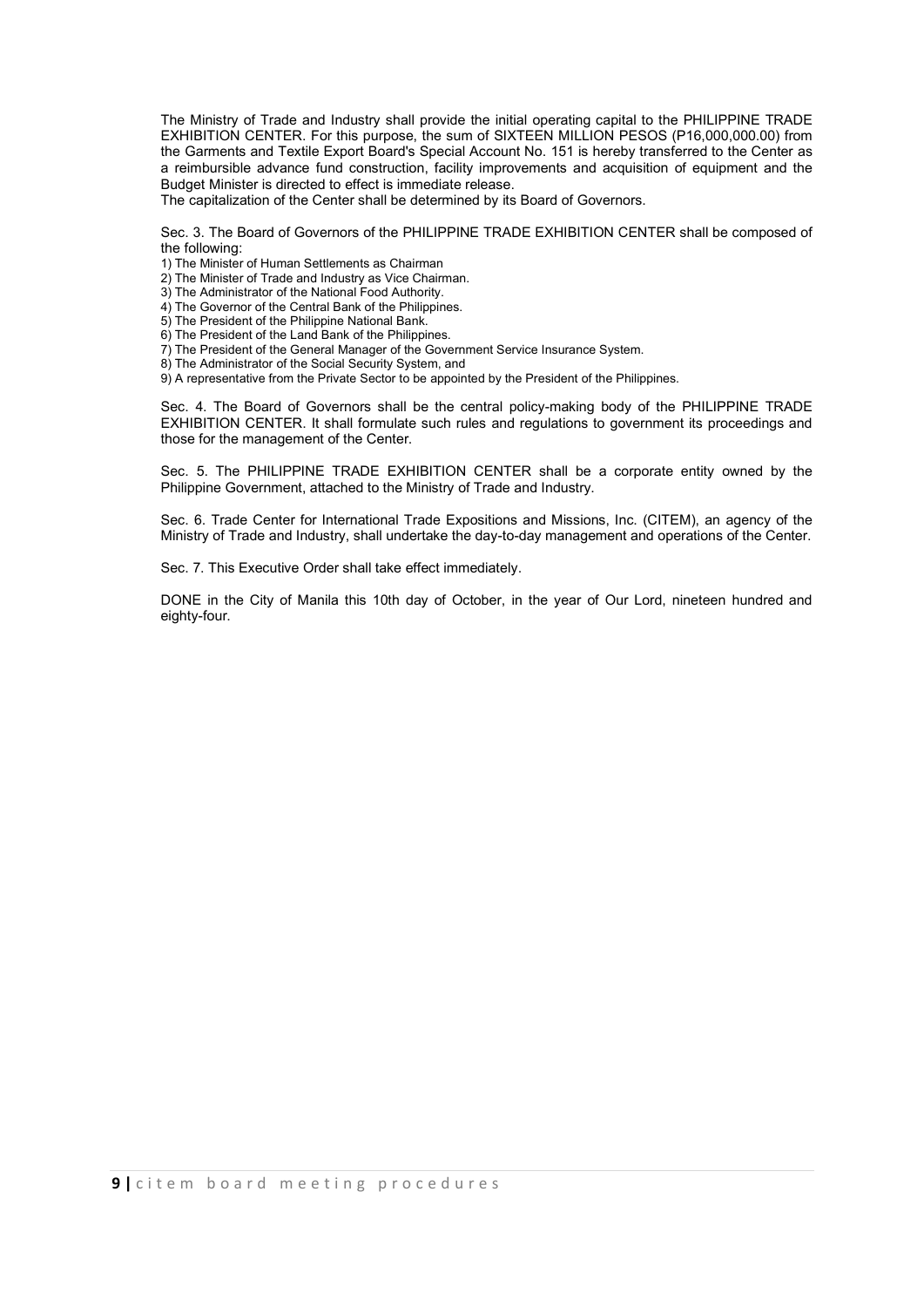#### **Annex B**

#### **Executive Order No. 7, s. 2010**

#### **EXECUTIVE ORDER NO. 7**

#### **DIRECTING THE RATIONALIZATION OF THE COMPENSATION AND POSITION CLASSIFICATION SYSTEM IN THE GOVERNMENT-OWNED AND-CONTROLLED CORPORATIONS (GOCCs) AND GOVERNMENT FINANCIAL INSTITUTIONS (GFIs), AND FOR OTHER PURPOSES**

**WHEREAS,** transparency, accountability and prudence in government spending are among the core governance policies being adopted by this administration;

**WHEREAS,** while Government Owned and Controlled Corporations (GOCCs) and Government Financial Institutions (GFIs), by the nature of their operations, are accorded greater flexibility to function properly and efficiently under a market environment, such flexibility shall nevertheless be consistent with the precept of public accountability;

**WHEREAS,** there is a need to strengthen the supervision over the compensation levels of GOCCs and GFIs, in order to control the grant of excessive salaries, allowances, incentives and other benefits;

**WHEREAS,** under Item (9) of the Senate and House of Representatives Joint Resolution (J.R.) No. 4, s. 2009, agencies exempted from Republic Act (R.A.) No. 6758, as amended, shall observe the policies, parameters and guidelines governing position classification, salary rates, categories and rates of allowances, benefits, and incentives prescribed by the President;

**NOW, THEREFORE, I, BENIGNO S. AQUINO III,** President of the Philippines, by virtue of the powers vested in me by the Constitution, Presidential Decree No. 985, Presidential Decree No. 1597, R.A. No. 6758, as amended by the J.R. Nos. 1, s. 1994, and 4, s. 2009, do hereby order and direct:

**SECTION 1.** Rationalization of the Compensation and Position Classification System in GOCCs and GFIs. — The compensation and position classification system in all GOCCs and GFIs shall be rationalized in accordance with the policies, principles and parameters prescribed in this Order.

**SECTION 2.** Guiding Principles. — The following principles, patterned after the governing principles in J.R. No. 4, s. 2009, shall guide the rationalization of the compensation and position classification system in GOCCs and GFIs:

a. All government personnel shall be paid just and equitable compensation in accordance with the principle of equal pay for work of equal value.

b. The compensation for government personnel shall generally be comparable with those in the private sector doing comparable work in order to attract, retain and motivate a corps of competent civil servants.

c. The compensation for government personnel shall be standardized and rationalized to create an enabling environment that will promote social justice, integrity, efficiency, productivity, accountability and excellence in the civil service.

d. A performance-based incentive scheme which integrates personnel and organizational performance shall be established to reward exemplary servants and well-performing institutions.

e. A periodic review of the compensation and position classification system shall be conducted taking into account the changes in skills and competency requirements and the possible erosion in the purchasing power due to inflation, and other factors.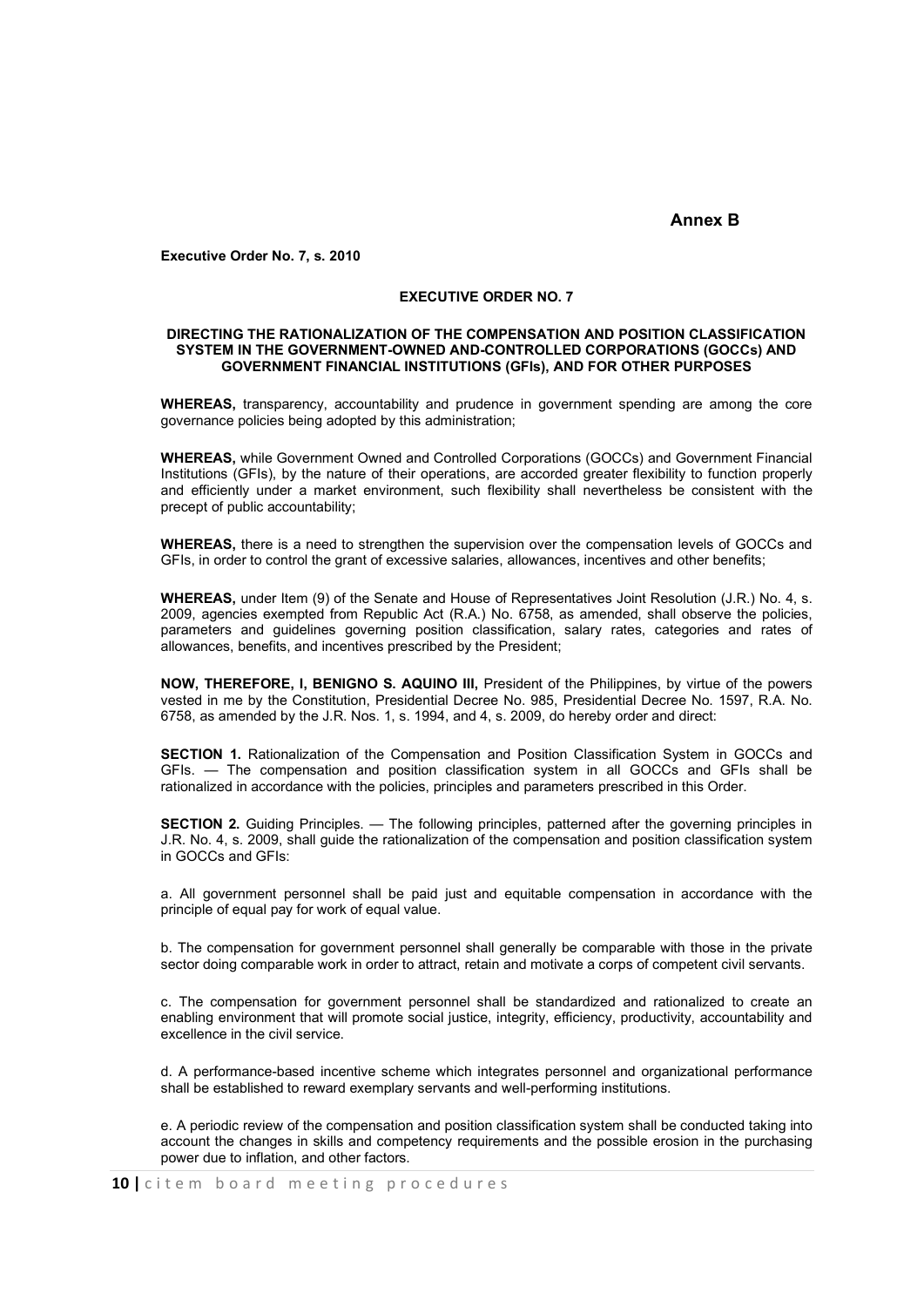f. The compensation for government personnel shall be kept fair and reasonable in recognition of fiscal realities and personal services cost shall be maintained at a reasonable proportion of over-all expenditures.

**SECTION 3.** Total Compensation Framework. – All remuneration granted to members of the board of directors/trustees, officers and rank-and-file employees of GOCCs and GFIs shall be categorized in accordance with the Total Compensation Framework established under Item (4) of J.R. No. 4. Under this framework, total payment for services rendered by personnel shall be limited to the following categories:

a. Basic Salaries, including Step Increments;

b. Standard Allowances and Benefits which are given to all employees across agencies;

c. Specific-Purpose Allowances and Benefits which are given under specific conditions, based on actual performance of work; and,

d. Incentives, which are rewards for loyalty to government service and for exceeding performance targets.

**SECTION 4.** Standard Components of the Compensation and Position Classification System. – To standardize the compensation and position classification system in all GOCCs and GFIs, said system have the following components:

a. Compensation System

i. A salary scheduled to cover full-time employment, and salary rules to implement the payment of salaries and step increments; and,

ii. Set of allowances, benefits, incentives categorized pursuant to the Total Compensation Framework; and guidelines, rules for the grant thereof.

b. Position Classification System

i. Index of occupational groups, classes of position, and salary grades;

ii. Standards of specifications for each class of positions; and,

iii. Rules, regulations, and procedure for the administration and maintenance of the position classification system.

**SECTION 5.** Rationalization of Indirect Compensation Excluded from the Total Compensation Framework. – Provident Fund benefits, additional health insurance, and other benefits that are indirect compensation and are excluded from the Total Compensation Framework, shall likewise be rationalized in accordance with the policies to be issued by the President upon recommendation of the Task Force created in Section 7 hereof.

**SECTION 6.** Considerations in Setting Compensation Levels in GOCCs and GFIs. - In setting compensation level, the peculiar nature of corporate operations shall be taken into account. The following factors shall be considered:

a. Coverage of the GOCC/GFI under R.A. No. 6758, as amended, or exemption therefrom;

b. Strategic position of the GOCC/GFI in the industry where it belongs;

c. Proprietary nature of operations;

d. Requirement for highly technical or specialized skills and expertise in corporate operations;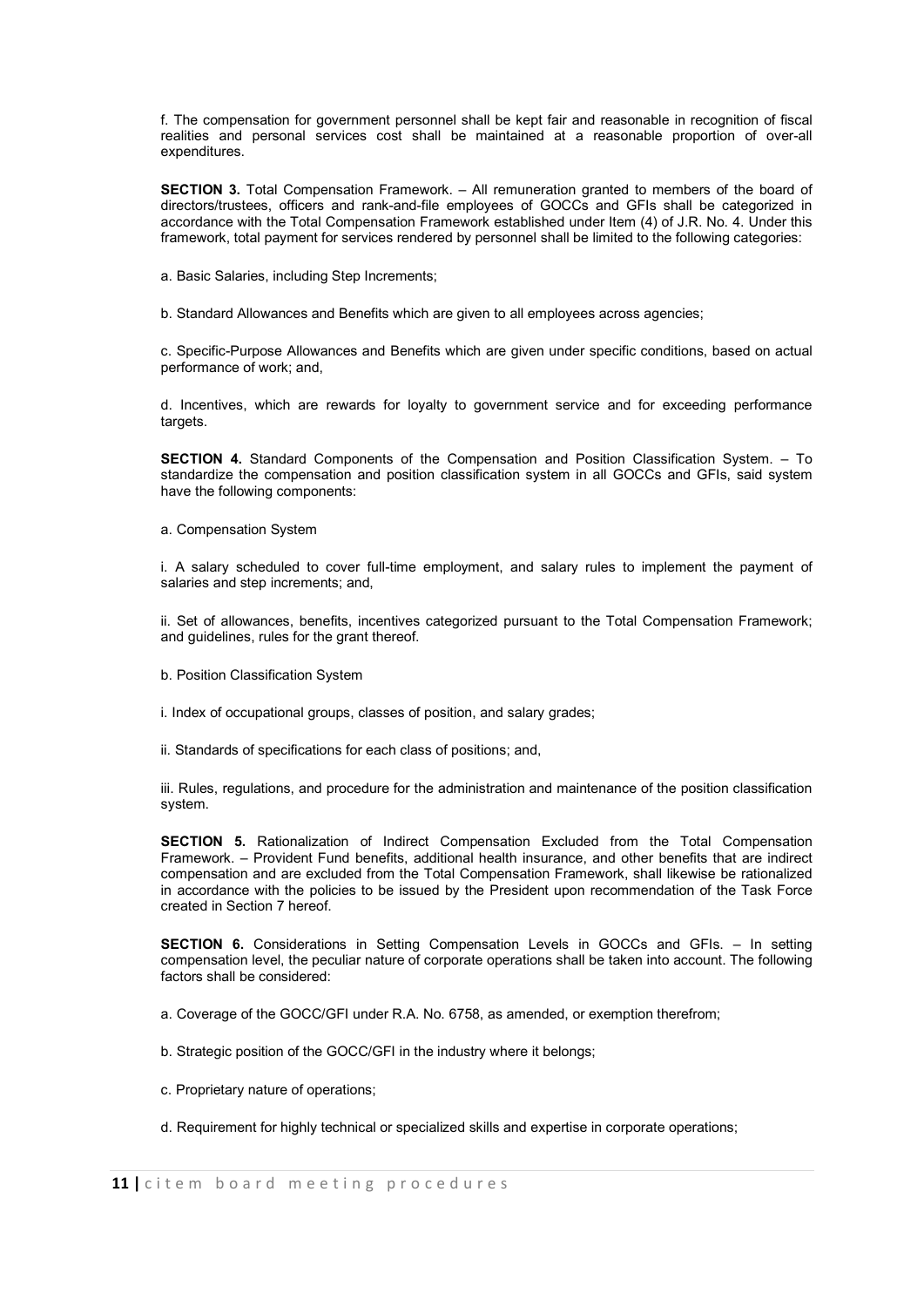- e. Comparability of the compensation package with prevailing industry practices;
- f. Financial capabilities and viability of the GOCC/GFI, to include:
- i. Operational stability and self-sufficiency
- ii. Consistency in income/profit performance and attainment of output or service targets
- iii. Remittance of dividends to the National Treasury
- iv. National Government support in terms of subsidy, equity, net lending, or tax subsidy;
- g. Proportion of Personal Services expenditure to total corporate operating budget;
- h. Privatization plans; and,

i. Other relevant factors.

**SECTION 7.** Creation of a Task Force on Corporate Compensation. – A Task Force on Corporate Compensation (TFCC) is hereby created to undertake the review of all remuneration granted to members of the board of directors/trustees, officers and rank-and-file employees, as well as discretionary funds of GOCCs and GFIs, to be composed of the Office of the President as Chair, and the Department of Budget and Management, the Department of Finance, and the Civil Service Commission as members. The TFCC shall perform the following:

a. Prepare an updated inventory of the salaries, allowances, incentives, and other benefits, under both direct and indirect compensation, given to all members of the board of directors/trustees, officers and rank-and-file employees, whether covered by or exempted from R.A. No. 6758, as amended, including those received from subsidiaries and private corporations, if any, as well as discretionary funds;

b. Categorize all remuneration granted to members of the board of directors/trustees, officers and employees of these entities in accordance with the Total Compensation Framework in Section 3 above, and those considered as indirect compensation under Section 5 hereof; and,

c. Formulate and recommend measures to rationalize the compensation system and the use of discretionary funds in specific GOCCs and GFIs, including putting a cap on total compensation. The TFCC shall submit a report on its findings and recommendations to the President within 90 days from issuance of this Order.

**SECTION 8.** Submission of Information on All Personnel Remuneration. — All GOCCs and GFIs shall submit to the TFCC, information on all salaries, allowances, incentives, and other benefits under both direct and indirect compensation, granted to members of the board of directors/trustees, officers and rank-and-file employees, as well as discretionary funds, in a format to be prescribed by the TFCC, certified correct by the Department Secretary who has supervision over the GOCC/GFI.

**SECTION 9.** Moratorium on Increases in Salaries, Allowances, Incentives and Other Benefits. – Moratorium on increases in the rates of salaries, and the grant of new increases in the rates of allowances, incentives and other benefits, except salary adjustments pursuant to Executive Order No. 8011 dated June 17, 2009 and Executive Order No. 900 dated June 23, 2010, are hereby imposed until specifically authorized by the President.

**SECTION 10.** Suspension of All Allowances, Bonuses and Incentives for Members of the Board of Directors/Trustees. – The grant of allowances, bonuses, incentives, and other perks to members of the board of directors/trustees of GOCCs and GFIs, except reasonable per diems, is herby suspended for until December 31, 2010, pending the issuance of new policies and guidelines on the compensation of these board members.

**SECTION 11.** Effectivity. – This Executive Order shall take effect immediately upon publication.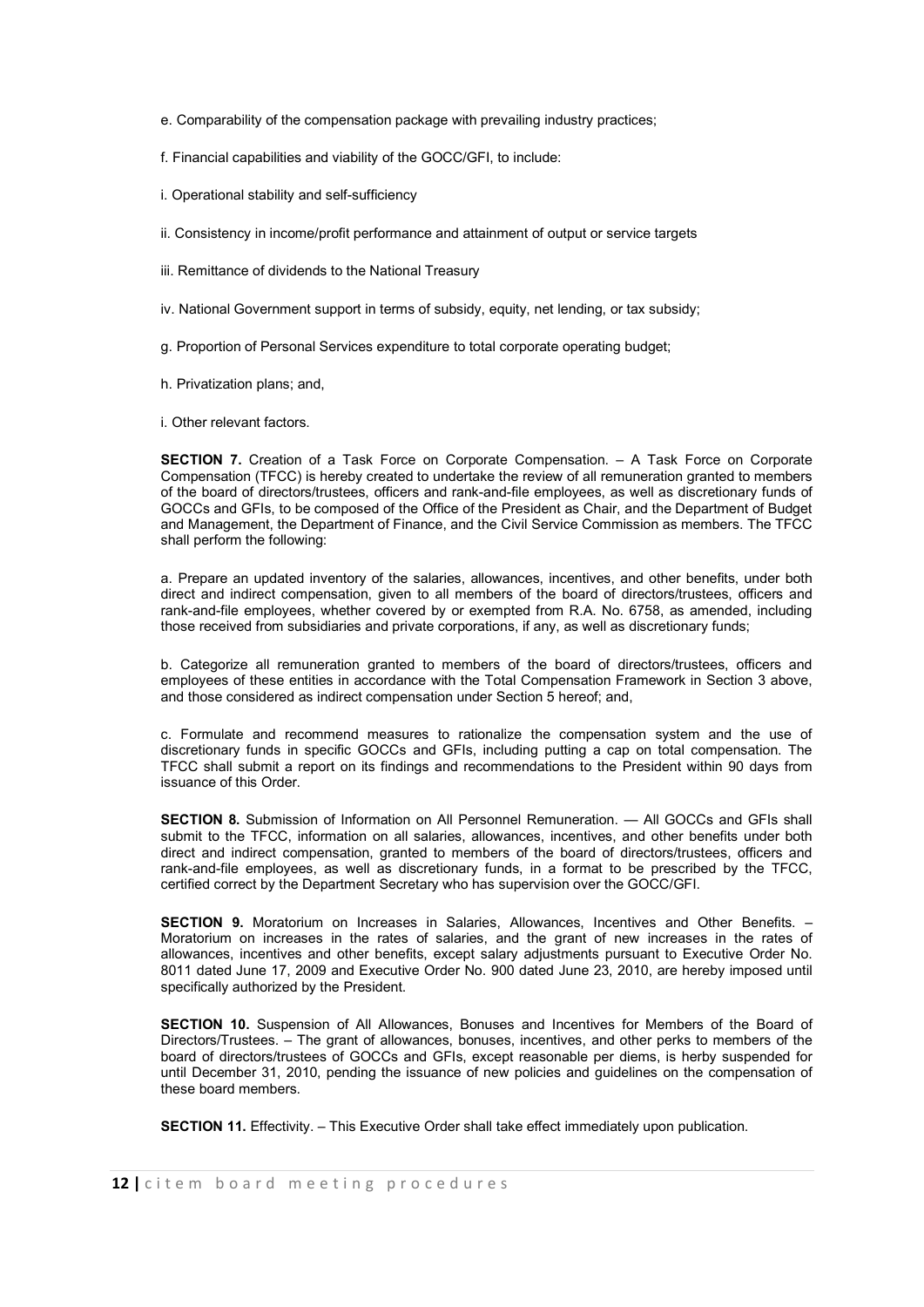**DONE** in the City of Manila, this 8<sup>th</sup> day of September, in the year of our Lord, Two Thousand and Ten.

(Sgd.) **BENIGNO S. AQUINO III**

**ANNEX "C"**

#### **EXECUTIVE ORDER NO. 24**

#### **PRESCRIBING RULES TO GOVERN THE COMPENSATION OF MEMBERS OF THE BOARD OF DIRECTORS/TRUSTEES IN GOVERNMENT-OWNED OR CONTROLLED CORPORATIONS INCLUDING GOVERNMENT FINANCIAL INSTITUTIONS**

**WHEREAS,** Section 1, Article XI of the 1987 Constitution provides that a "Public office is a public trust. Public officers and employees must at all times be accountable to the people, serve them with utmost responsibility, integrity, loyalty, and efficiency, act with patriotism and justice, and lead modest lives.";

**WHEREAS,** pursuant to this constitutional mandate, Republic Act No. 6713 (The Code of Conduct and Ethical Standards for Public Officials and Employees) directs the public officials and employees to uphold public interest over personal interest and for this purpose, to use government resources and the powers of their offices efficiently, effectively, honestly and economically to avoid wastage of government resources;

**WHEREAS,** transparency, accountability and prudence in government spending are among the core governance policies being adopted by this Administration;

**WHEREAS,** transparency, accountability and prudence in government spending are among the core governance policies being adopted by this Administration;

**WHEREAS,** government-owned or-controlled corporations (GOCCs) including government financial institutions (GFIs) are government agencies and their funds are public funds which must be used prudently at all times with a view to prevent dissipation and waste;

**WHEREAS,** membership in the Board of Directors/Trustees of GOCCs is a public office under the Executive Department;

**WHEREAS,** the Board of Directors/Trustees of certain GOCCs have granted their members excessive salaries, per diems, allowances, bonuses, incentives and other benefits which cause demoralization in the bureaucracy and depletion of government revenues;

**WHEREAS,** pursuant to Section 17, Article VII of the 1987 Constitution, the President shall have control of all the executive departments, bureaus and offices;

**WHEREAS,** consistent with the precept of public accountability, it becomes imperative for the President of the Philippines to exercise his power of control over GOCCs to rationalize the compensation of the members of their Board of Directors/Trustees.

**NOW, THEREFORE, I, BENIGNO S. AQUINO III,** President of the Philippines, by virtue of the powers vested in me by the Constitution and by law, do hereby order:

**Section 1.** *Policy Considerations* - Cognizant of the role of the Board of Directors/Trustees as steward of the corporation it serves and caretaker of the best interests of the people who are the true shareholders of the corporation, the rationalization of the compensation for members of the Board of Directors/Trustees in GOCCs shall be anchored on the following policy considerations of the State:

a) Promote transparency, accountability, and prudence in government spending;

b) Enable the GOCCs to perform their mandated developmental, social, commercial, proprietary, and regulatory functions, and respond to the demands for an effective and efficient delivery of essential public services, thereby significantly contribute to national development;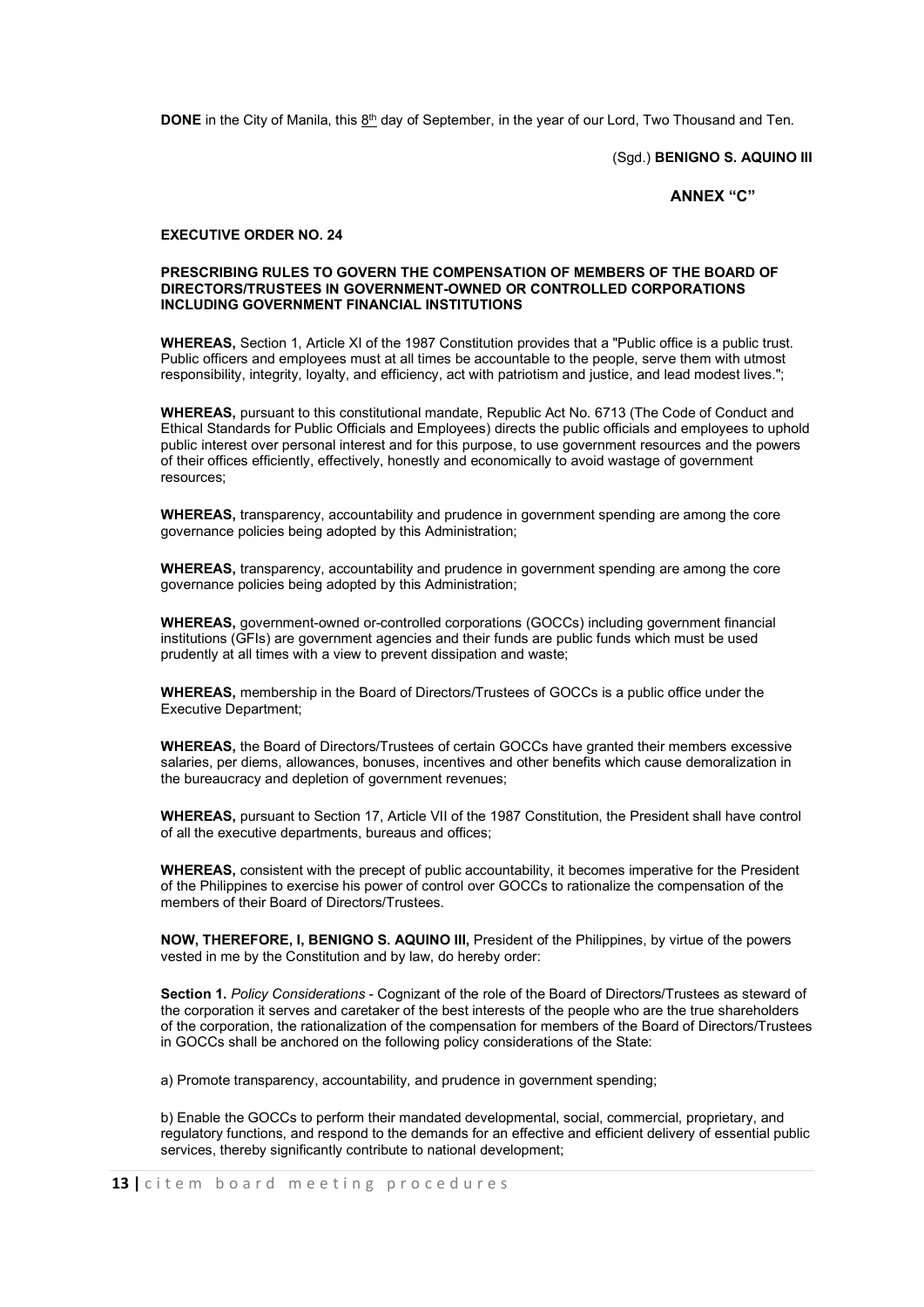c) Strengthen the overall governance and management of GOCCs by, among others, attracting highly qualified and competent individuals;

d) Improve the monitoring, supervision, and evaluation of the management and operations of GOCCs; and

e) Provide for the standardization and rationalization of the compensation of members of the Board of Directors/Trustees that is reasonable, justifiable, and appropriate to prevent abuses in the grant of salaries, per diems, allowances, bonuses, incentives, and other benefits.

**Section 2.** *Definition of Terms* - Unless otherwise provided elsewhere in the Executive Order, the following terms shall mean as follows:

a) **GOCC** - Any agency organized as a stock or non-stock corporation, vested with functions relating to public needs whether governmental or proprietary in nature, and owned by the Government directly or through its instrumentalities either wholly, or, where applicable, as in the case of stock corporations, to the extent of at least 51% of its capital stock.

b) **Chartered GOCC** - A GOCC, including a GFI, created and vested with corporate functions by a special law.

c) **Non-chartered GOCC** - A GOCC organized and operating under Batas Pambansa Bilang 68 (The Corporation Code of the Philippines).

d) **GFI** - A financial institution in which the Government directly or indirectly owns majority of the capital stock and which are either registered with or directly supervised by the Bangko Sentral ng Pilipinas.

e) **Subsidiary** - A corporation more than 50% of the voting stock of which is owned or controlled, directly or indirectly through one or more intermediaries, by a GOCC.

f) **Ex-Officio Board Member** - An individual who sits or acts as a member of the Board of Directors/Trustees by virtue of his/her title to another office, and without further warrant or appointment.

g) **Authorized Alternate/Representative** - An individual who is officially designated by an Ex-Officio Board member to exercise the powers and perform the functions of the latter in the event of his/her absence or incapacity when allowed by law.

h) **Appointive or Elective Board Member** - An individual who sits or acts as a member of the Board of Directors/Trustees by virtue of his/her appointment or election to such a position.

i) **Per Diems** - Compensation granted to members of the Board of Directors/Trustees of a GOCC for attendance in meetings.

j) **Salaries, Allowances, Bonuses, and Benefits** - Any amount paid to members of the Board of Directors/Trustees other than per diems and performance based incentives.

k) **Annual Retainer Fees** - Annual lump sum amount paid to a member of the Board of Directors/Trustees for services rendered.

l) **Performance-based Incentives** - Rewards, in cash or in kind, granted to members of the Board of Directors/Trustees for exceeding performance targets.

m) **Reimbursable Expenses** - Actual and reasonable expenses incurred by members of the Board of Directors/Trustees I their performance of official functions which may be legally reimbursed.

n) **Stock Plans** - Refers to stock options, outright stock, restricted stock, and deferred stock.

**Section 3.** *General Provisions* - The compensation of members of the Board of Directors/Trustees in GOCCs shall be in accordance with the following principles: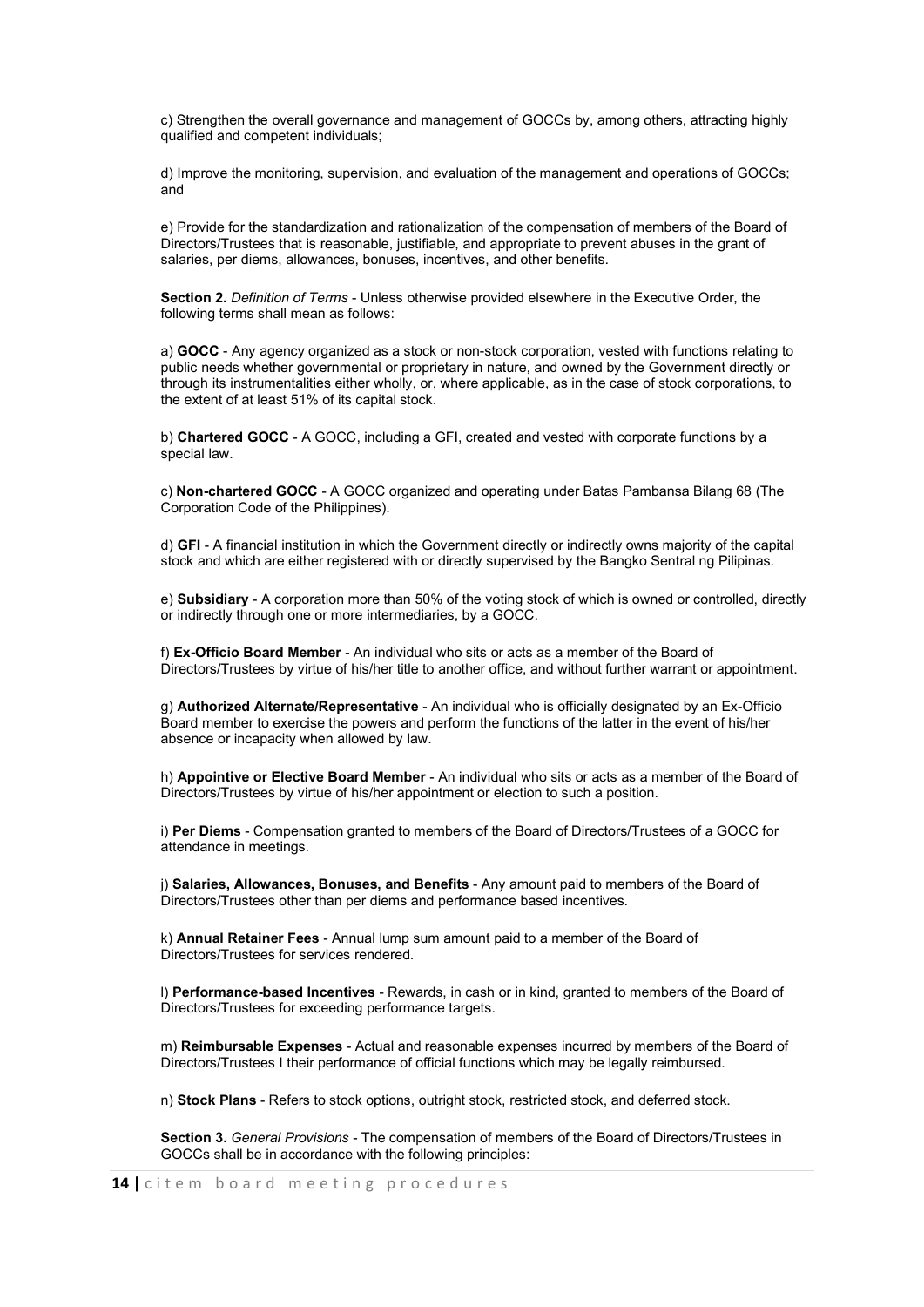a) The compensation system shall have the following characteristics:

1. Simple and easy to understand, interpret, manage, and implement;

2. Consistent with best practices for public and private corporations; and

3. Takes into consideration the peculiar nature of corporations in terms of size, strategic positioning, nature of operations, and financial capability.

4. Subject to periodic review to take into account prevailing best practices, the peculiar nature of corporations, organizational performance, the changes in skills and competence requirements, and the possible erosion in the purchasing power due to inflation and other factors.

b) The compensation shall have the following characteristics:

1. Just and equitable in accordance with the principle of equal pay for work of equal value;

2. Generally comparable with those in the private sector doing comparable work in order to attract, retain, and motivate a corps of competent members of the Board of Directors/Trustees;

3. Performance-based with due consideration to individual and organizational performance in terms of financial, operational, developmental, and regulatory performance where applicable;

4. Fair, reasonable, and in consideration of fiscal realities such as the availability of funds and the financial capability of the organization; and

5. Subject to the approval of the President.

**Section 4.** *Coverage* - The policies, principles, and rules set forth herein shall apply to:

a) Members of the Board of Directors/Trustees of all GOCCs, with or without Charter, whether or not covered by the Salary Standardization Law, regardless of classification. and all subsidiaries, but shall exclude the Bangko Sentral ng Pilipinas; and

b) Representatives of GOCCs in the Boards of private corporations wherein the GOCCs have investments.

**Section 5.** *Local Water Districts* - Members of the Board of Directors/Trustees of Local Water Districts shall likewise be subject to the policies and principles set forth herein. Separate rules pertaining to classification and compensation of members of the Board of Directors/Trustees of Local Water Districts shall be issued for this purpose.

**Section 6.** *GOCC Classification* - For the purpose of determining the maximum allowable compensation for members of the Board of Directors/Trustees pursuant to this Executive Order, GOCCs shall be classified by size based on the assets and revenues as follows:

| <b>Classification</b> | Assets (P)                          | <b>Revenues (P)</b>                  |
|-----------------------|-------------------------------------|--------------------------------------|
| A                     | $\geq$ 100 Billion                  | $\geq$ 10 Billion                    |
| в                     | $\geq$ 25 Billion and < 100 Billion | $\geq$ 2.5 Billion and < 10 Billion  |
| C                     | $\geq$ 5 Billion and < 25 Billion   | $\geq$ 500 million and < 2.5 Billion |
|                       | $\geq$ 1 Billion and < 5 Billion    | $\geq$ 100 million and < 500 million |
|                       | $<$ 1 Billion                       | $< 100$ million                      |

a) Assets shall be based on the prior year's audited balance sheet;

**15 |** citem board meeting procedures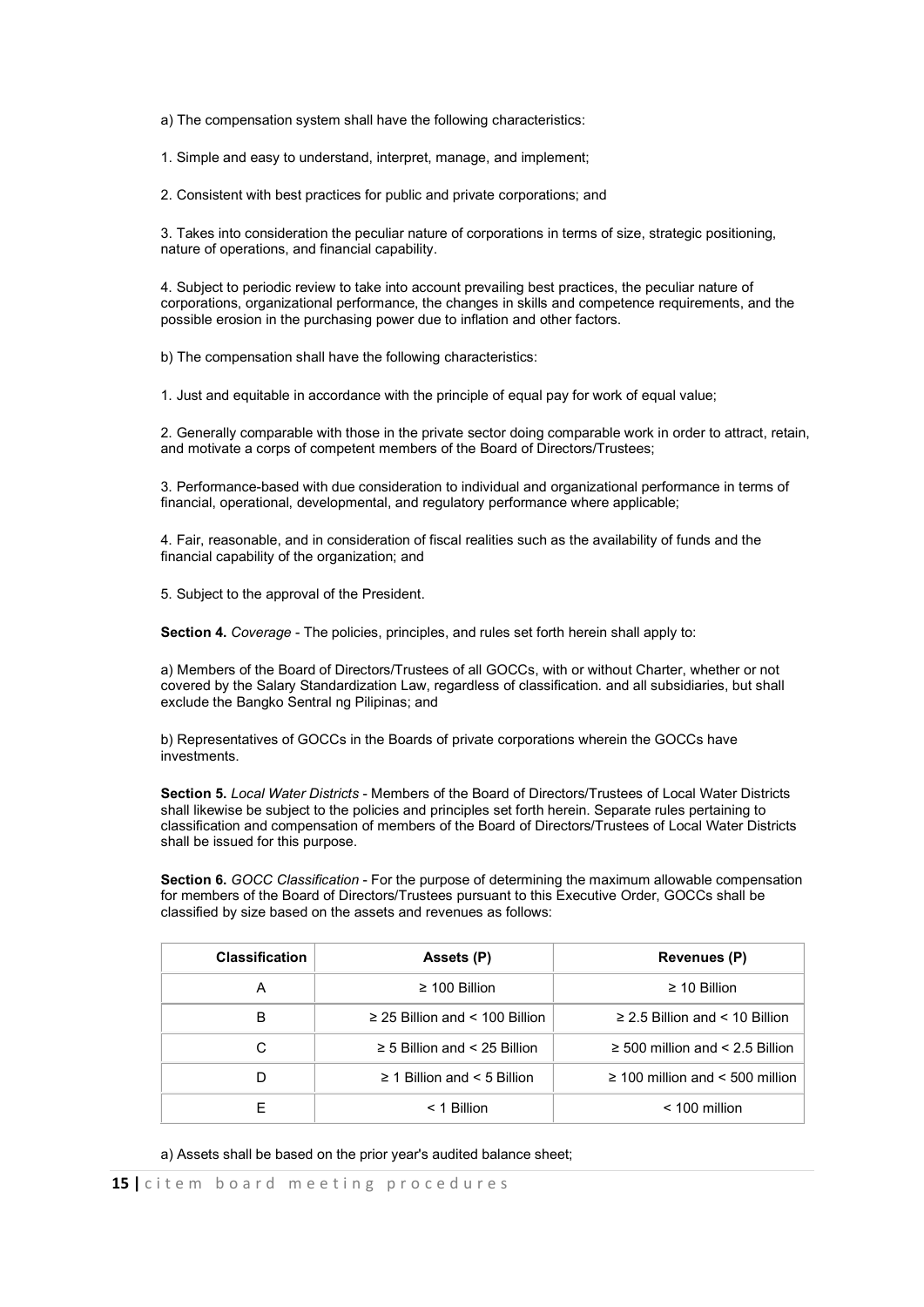b) Revenues shall be based in the average of the prior three years' audited income statements;

c) GOCCs must meet both asset and revenue criteria;

d) Additional consideration may be given for such factors as financial performance, industry, and strategic positioning; and

e) Changes in a GOCC's classification shall be reviewed, evaluated, and recommended by the Department of Finance, subject to the approval of the President.

**Section 7.** *Compensation of Members of the Board of Directors/Trustees* - The compensation of members of the Board of Directors/Trustees shall be in accordance with the following rules:

a) Department Secretaries, Undersecretaries, Assistant Secretaries and other government officials, who are Ex-Officio Board Members, including their Authorized Alternates/Representatives, shall not be entitled to any additional compensation for their services as such;

b) Appointive or Elective Board Members may receive compensation as set forth herein unless specifically prohibited by law or Charter;

c) Compensation granted to Ex-Officio Board Members of subsidiaries or private corporations wherein a GOCC has investments shall accrue to the GOCC represented; and

d) Compensation granted to Appointive or Elective Board Members representing a GOCC in a private corporation where the GOCC has investments shall not exceed the allowable compensation of the members of the Board of Directors/Trustees of the GOCC represented. Any excess shall accrue and be remitted to the GOCC represented within fifteen (15) days.*1avvphi1*

**Section 8.** *Compensation Structure* - The compensation of members of the Board of Directors/Trustees shall have the following components:

a) Compensation shall be in the form of per diems and subject to limits as provided for under Sections 9 and 10 hereof;

b) Compensation in the form of Performance-Based Incentives may be allowed and shall be based on agreed upon metrics as provided under Section 11 hereof;

c) Annual Retainer Fees and Stock Plans shall not be allowed; and

d) Salaries, Allowance, Benefits, and other Bonuses shall not be allowed unless specifically authorized by law or Charter and approved by the President, provided that the total of foregoing compensation and per diems shall not exceed the limits stipulated under Sections 9 and 10 hereof.

**Section 9.** *Per Diems for Board Meetings* - The maximum per diem per Regular or Special Board meeting actually attended provided to members of the Board of Directors/Trustees shall be based on the size of the GOCC but not to exceed the maximum annual amounts as specified herein. Actual amounts provided shall consider the nature of the GOCC and fiscal realities, but any increases from the current rates of per diems being granted shall take effect only upon the approval by the President.

a) The following schedule shall serve as limits:

| <b>Classification</b> | <b>Max Per Diem</b><br><b>Per Meeting</b> | Max Per year |
|-----------------------|-------------------------------------------|--------------|
|                       | 40,000                                    | 960,000      |
| в                     | 20,000                                    | 480,000      |
| C                     | 15,000                                    | 360,000      |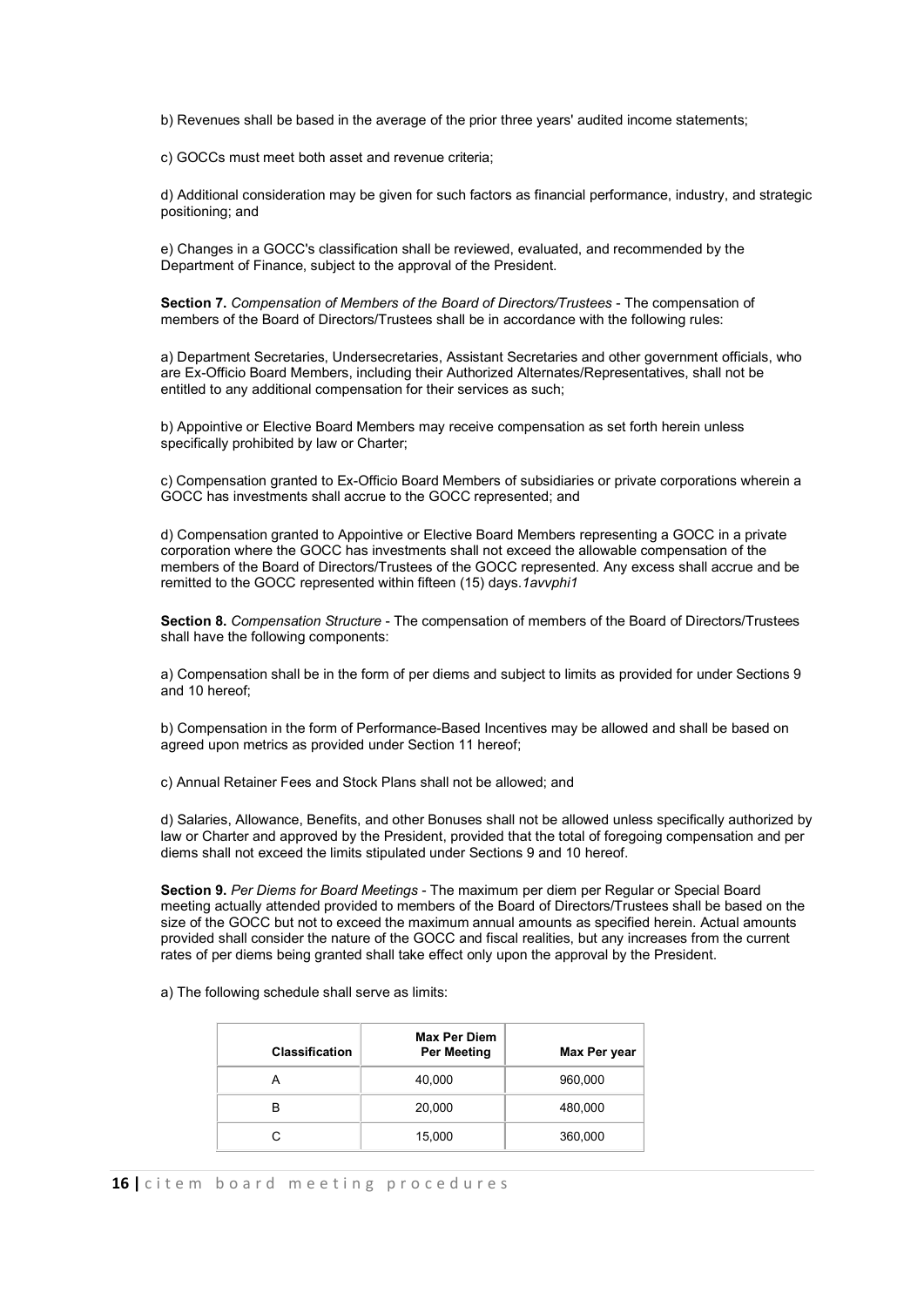| 10,000 | 240,000 |
|--------|---------|
| 5,000  | 120,000 |

b) The Board chairperson may receive not more than 20% of the amount set for members of the Board of Directors/Trustees

**Section 10.** *Per Diems for Committee Meetings* - The maximum per diem per Committee meeting actually attended provided to members of the Board of Directors/Trustees shall be based on the size of the GOCC and shall be at most sixty percent (60%) of the amount set per Board meeting but not to exceed the maximum annual amounts as specified herein. Actual amounts provided shall consider the nature of the GOCC and fiscal realities, but any increases from the current rates of per diems being granted shall take effect only upon approval by the President. The following schedule shall serve as limits:

| <b>Classification</b> | <b>Max Per Diem</b><br><b>Per Meeting</b> | <b>Max Per Year</b> |
|-----------------------|-------------------------------------------|---------------------|
| A                     | 24,000                                    | 576,000             |
| в                     | 12,000                                    | 288,000             |
| С                     | 9,000                                     | 216,000             |
| D                     | 6,000                                     | 144,000             |
| F                     | 3,000                                     | 72,000              |

**Section 11.** *Performance-based Incentives* - The maximum amount of Performance-Based Incentives which may be paid to members of the Board of Directors/Trustees shall be based on the size of the GOCC but not to exceed a reasonable percentage of a Board Member's actual annual per diems received. Actual amounts provided shall be based on metrics agreed upon by the Board of Directors/Trustees and the supervising department, endorsed by the Department of Finance and the Department of Budget and Management, and subject to and upon approval of the President.

a) A rating system shall be used to assess GOCC performance using metrics that clearly identify when targets have been met or exceeded; and

b) Performance-based incentives shall only be paid if a GOCC has complied with its statutory obligations.

**Section 12.** *Reimbursable Expenses* - All necessary expenses of members of the Board of Directors/Trustees to attend Board and other meetings and discharge their official duties shall be paid directly by the GOCC. However, when due only to the exigency of the service and subject to the submission of receipts, it is necessary for the members of the Board of Directors/Trustees to advance the same, they may be reimbursed but only for the following items incurred in the performance of official functions subject to budgeting, accounting, and auditing rules and regulation:

a) Transportation expenses in going to and from the place of meetings;

- b) Travel expenses during official travel;
- c) Communication expenses; and
- d) Meals during business meetings.

**Section 13.** *Compliance -*

a) The Board of Directors/Trustees of all Chartered GOCCs, whether or not covered by the Salary Standardization Law, are hereby directed to comply with the provisions contained in the Executive Order